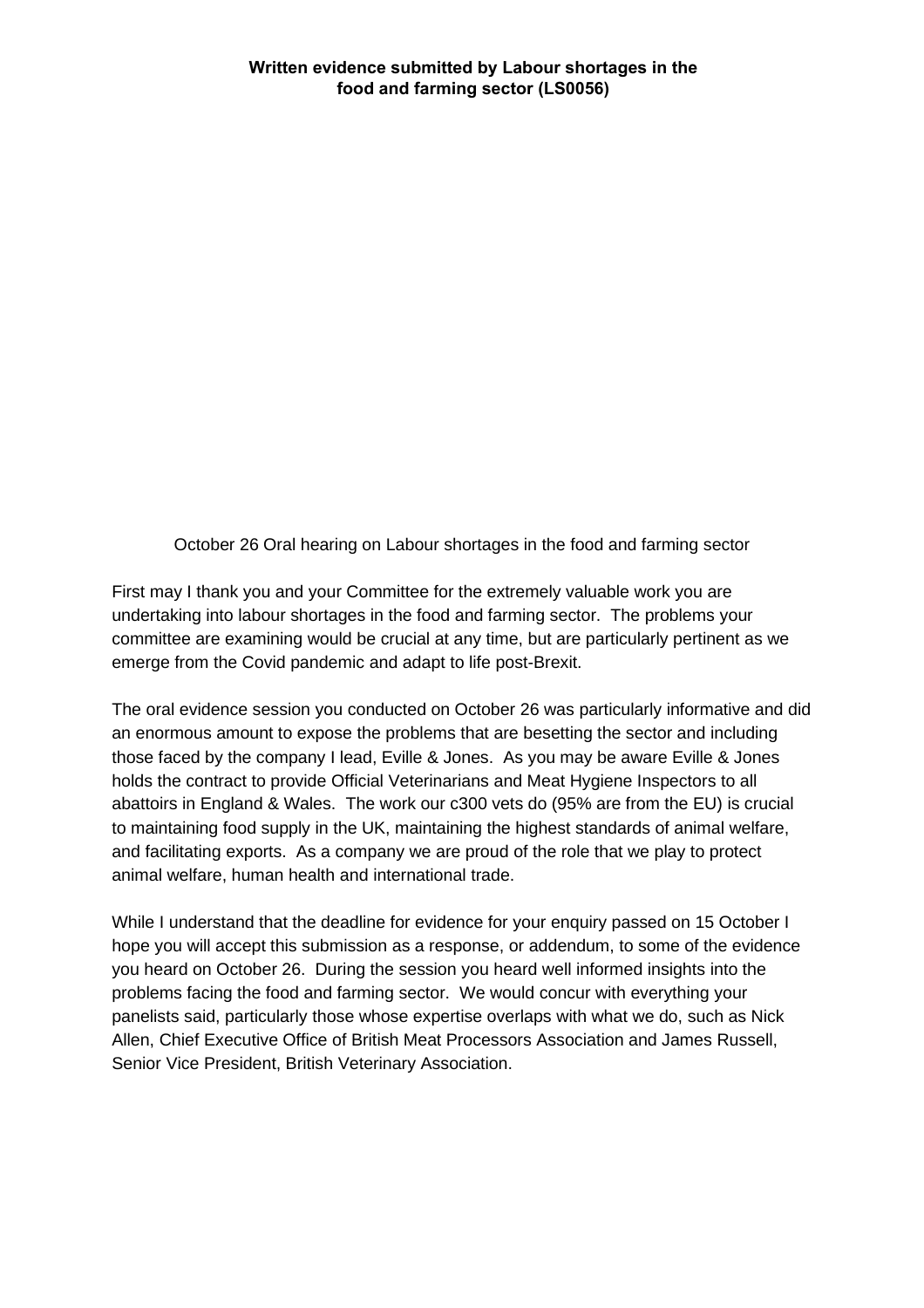One of the subject areas that was touched on by your panelists was the problems being posed by English language tests and how these tests are creating an insurmountable barrier to recruitment. Mr Allen referenced this during his evidence and I note you made reference to this problem in your letter to the Prime Minister in which you asked the Government to review the English language requirements applicable in the sector.

Your intervention is very welcome. However, what the evidence you heard on October 26 did not address is how the veterinary industry has created serious problems for itself with the introduction of English language tests. For decades the UK veterinary industry, and particularly the Official Veterinarian sector, has relied on EU migration, with roughly half of all new recruits to the industry coming from the EU, and 95% of OVs coming from the EU. Prior to Brexit, there were no language tests for any EAEVE accredited EU vet to practice as a veterinarian in the UK. However, in response to Brexit our regulator, the Royal College of Veterinary Surgeons, took the decision to remove a language exemption for EU vets and as such required all vets entering the UK from the EU to pass Level 7 IELTS. The standard is extremely high, equivalent to the test required for students wanting to pursue post-graduate education in the UK.

The experience of my company is that it is primarily this English language test that has led to the calamitous fall in recruitment from the EU, as referenced by Mr Russell during your hearing. My company has data that I would be happy to provide that clearly evidences this fact. Indeed, the recruitment of OVs effectively stopped after this policy was unexpectedly introduced on 1<sup>st</sup> January of this year. In May of this year, following representation from DEFRA, the Royal College tacitly accepted the problems posed by the Level 7 English language test, and introduced a temporary reduction on the requirement for OVs working in abattoirs. This was for a 12-month term, with a review after six months. It set the hurdle at Level 5. However, it is important to note this waiver is only temporary. If it is not extended until such time as long term, sustainable alternative sources of veterinary recruitment are put in place, the UK will face significant challenges in recruiting the required number of OVs.

As a company we accept that a minimum standard of English is desirable, even necessary. This has actually been dealt with by the Government which mandated a Level 4 requirement for vets applying for a Skilled Worker visa. In addition, the fact that veterinarians are included on the Shortage Occupation list has also significantly helped as it accelerates the visa process but up to a month or more when compared to the process in place for other categories of workers, such as Meat Hygiene Inspectors, which are not on the Shortage Occupation list.